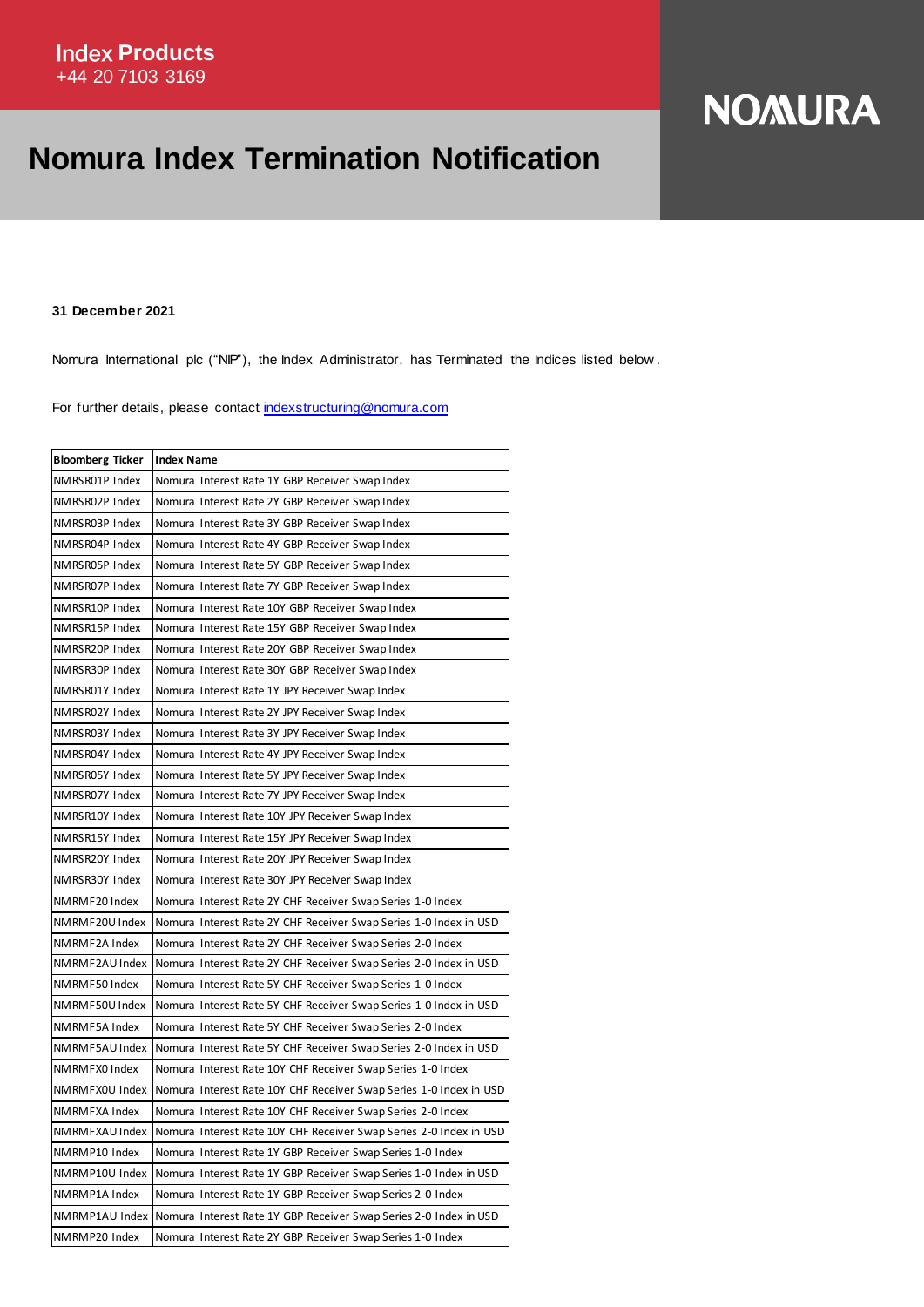| NMRMP20U Index | Nomura Interest Rate 2Y GBP Receiver Swap Series 1-0 Index in USD  |
|----------------|--------------------------------------------------------------------|
| NMRMP2A Index  | Nomura Interest Rate 2Y GBP Receiver Swap Series 2-0 Index         |
| NMRMP2AU Index | Nomura Interest Rate 2Y GBP Receiver Swap Series 2-0 Index in USD  |
| NMRMP50 Index  | Nomura Interest Rate 5Y GBP Receiver Swap Series 1-0 Index         |
| NMRMP50U Index | Nomura Interest Rate 5Y GBP Receiver Swap Series 1-0 Index in USD  |
| NMRMP5A Index  | Nomura Interest Rate 5Y GBP Receiver Swap Series 2-0 Index         |
| NMRMP5AU Index | Nomura Interest Rate 5Y GBP Receiver Swap Series 2-0 Index in USD  |
| NMRMPX0 Index  | Nomura Interest Rate 10Y GBP Receiver Swap Series 1-0 Index        |
| NMRMPX0U Index | Nomura Interest Rate 10Y GBP Receiver Swap Series 1-0 Index in USD |
| NMRMPXA Index  | Nomura Interest Rate 10Y GBP Receiver Swap Series 2-0 Index        |
| NMRMPXAU Index | Nomura Interest Rate 10Y GBP Receiver Swap Series 2-0 Index in USD |
| NMRMPY0 Index  | Nomura Interest Rate 20Y GBP Receiver Swap Series 1-0 Index        |
| NMRMPY0U Index | Nomura Interest Rate 20Y GBP Receiver Swap Series 1-0 Index in USD |
| NMRMPYA Index  | Nomura Interest Rate 20Y GBP Receiver Swap Series 2-0 Index        |
| NMRMPYAU Index | Nomura Interest Rate 20Y GBP Receiver Swap Series 2-0 Index in USD |
| NMRMPZ0 Index  | Nomura Interest Rate 30Y GBP Receiver Swap Series 1-0 Index        |
| NMRMPZ0U Index | Nomura Interest Rate 30Y GBP Receiver Swap Series 1-0 Index in USD |
| NMRMPZA Index  | Nomura Interest Rate 30Y GBP Receiver Swap Series 2-0 Index        |
| NMRMPZAU Index | Nomura Interest Rate 30Y GBP Receiver Swap Series 2-0 Index in USD |
| NMRMY10 Index  | Nomura Interest Rate 1Y JPY Receiver Swap Series 1-0 Index         |
| NMRMY10U Index | Nomura Interest Rate 1Y JPY Receiver Swap Series 1-0 Index in USD  |
| NMRMY1A Index  | Nomura Interest Rate 1Y JPY Receiver Swap Series 2-0 Index         |
| NMRMY1AU Index | Nomura Interest Rate 1Y JPY Receiver Swap Series 2-0 Index in USD  |
| NMRMY20 Index  | Nomura Interest Rate 2Y JPY Receiver Swap Series 1-0 Index         |
| NMRMY20U Index | Nomura Interest Rate 2Y JPY Receiver Swap Series 1-0 Index in USD  |
| NMRMY2A Index  | Nomura Interest Rate 2Y JPY Receiver Swap Series 2-0 Index         |
| NMRMY2AU Index | Nomura Interest Rate 2Y JPY Receiver Swap Series 2-0 Index in USD  |
| NMRMY50 Index  | Nomura Interest Rate 5Y JPY Receiver Swap Series 1-0 Index         |
| NMRMY50U Index | Nomura Interest Rate 5Y JPY Receiver Swap Series 1-0 Index in USD  |
| NMRMY5A Index  | Nomura Interest Rate 5Y JPY Receiver Swap Series 2-0 Index         |
| NMRMY5AU Index | Nomura Interest Rate 5Y JPY Receiver Swap Series 2-0 Index in USD  |
| NMRMYX0 Index  | Nomura Interest Rate 10Y JPY Receiver Swap Series 1-0 Index        |
| NMRMYX0U Index | Nomura Interest Rate 10Y JPY Receiver Swap Series 1-0 Index in USD |
| NMRMYXA Index  | Nomura Interest Rate 10Y JPY Receiver Swap Series 2-0 Index        |
| NMRMYXAU Index | Nomura Interest Rate 10Y JPY Receiver Swap Series 2-0 Index in USD |
| NMRMYY0 Index  | Nomura Interest Rate 20Y JPY Receiver Swap Series 1-0 Index        |
| NMRMYY0U Index | Nomura Interest Rate 20Y JPY Receiver Swap Series 1-0 Index in USD |
| NMRMYYA Index  | Nomura Interest Rate 20Y JPY Receiver Swap Series 2-0 Index        |
| NMRMYYAU Index | Nomura Interest Rate 20Y JPY Receiver Swap Series 2-0 Index in USD |
| NMRMYZ0 Index  | Nomura Interest Rate 30Y JPY Receiver Swap Series 1-0 Index        |
| NMRMYZ0U Index | Nomura Interest Rate 30Y JPY Receiver Swap Series 1-0 Index in USD |
| NMRMYZA Index  | Nomura Interest Rate 30Y JPY Receiver Swap Series 2-0 Index        |
| NMRMYZAU Index | Nomura Interest Rate 30Y JPY Receiver Swap Series 2-0 Index in USD |